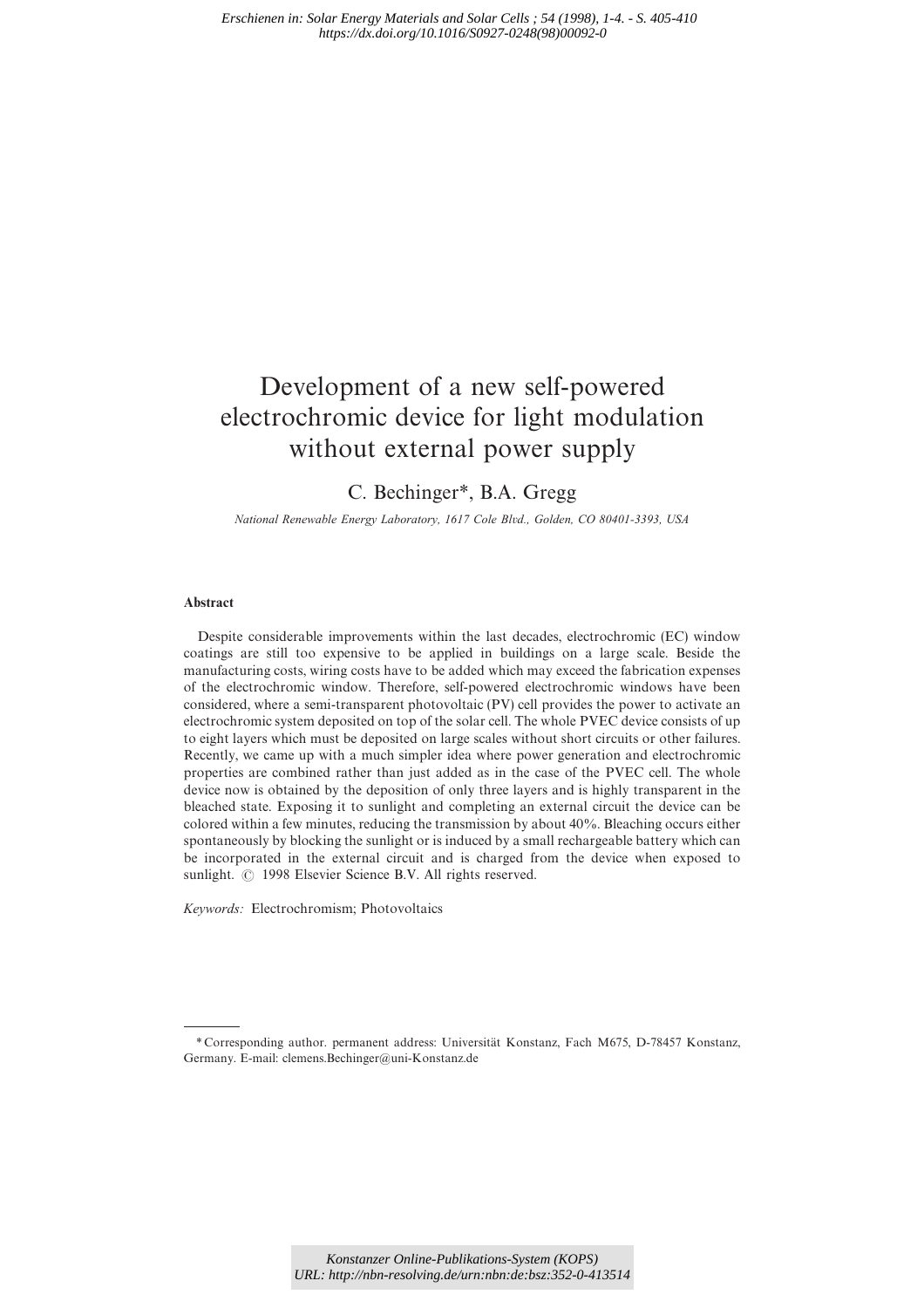#### 1. Introduction

Thin films of many transition metal oxides are well known to exhibit electrochromic (EC) properties which can be used for devices with variable optical transmittance or reflectance. Within the last 30 y the feasibility of numerous potential EC devices like window coatings [1,2], variable mirrors [2], large area displays [3], photo-imaging systems [4—6] and more have been demonstrated. All those devices take advantage of the optical transition of an EC thin film which is induced when metal ions ( $\overline{M} = H^+$ , Li<sup> $\hat{+}$ </sup>, Na<sup>+</sup> ...) and electrons are injected or extracted by a small voltage. In case of tungsten oxide (WO<sub>3</sub>) being the most common representative of EC materials and  $Li<sup>+</sup>$  as the used ion, this process can be written as  $[7]$ 

(transparent)  $WO_3 + xLi^+ + xe^- \leftrightarrow Li_xWO_3$  (colored) (1)

Electrochromic devices can be constructed in several different ways, all of which can be viewed as variations of the following basic design: Several layers are backed by a substrate (glass or plastic), which is covered with a transparent conducting layer, followed by an EC layer, a fast ion conductor or electrolyte, a layer serving as ion storage-and a second (transparent) conductor. The electrochromic and ion storage films are mixed conductors for ions and electrons, whereas the ion conductor ideally should have zero conductivity for electrons. When a voltage is applied between the transparent conductors, ions will be driven into or out of the electrochromic film, corresponding to Eq. (1). The process is highly reversible and can be repeated several 10 000 times [8].

The optical change of an EC device affects both, the visible and the near infrared part of the spectrum. Therefore, EC window applications have — besides an increase in comfort — also the potential of lowering cooling costs of those buildings. In the United States alone, presently there exist approximately 2 billion  $m<sup>2</sup>$  of windows in commercial and residential buildings culminating in enormous cost and energy demands for air conditioning to negate unwanted solar heat gains through these windows. Detailed simulations of building thermal performance indicate that an EC window coating, operating with an appropriate control strategy, will significantly reduce the power consumption for air conditioning and heating [9,10].

The energetical benefit of smart windows would be even amplified if self-powered EC systems would be used which do not depend on an external power supply. It has been demonstrated that a semitransparent a-SiC : H widegap photovoltaic (PV) cell on top of an EC device can provide the electrical power required for operation [11]. Such a PV/EC device consists of eight sequentially evaporated layers that must be extremely thin for the device to be semitransparent. Unfortunately, electrical shorts in the PV cells are a serious problem which may impede the fabrication of large-area devices [12].

In this paper, we suggest a new self-powered EC system based on integrating electrochromic films with dye-sensitized photoelectrochemical (PEC) cells [13,14]. Due to the high compatibility of those technologies  $\lceil 15 \rceil$  – both rely on redox couples and widegap semiconductors on transparent conducting substrates — both properties can be integrated in a single device (PECEC). In contrast to the PV/EC device which

406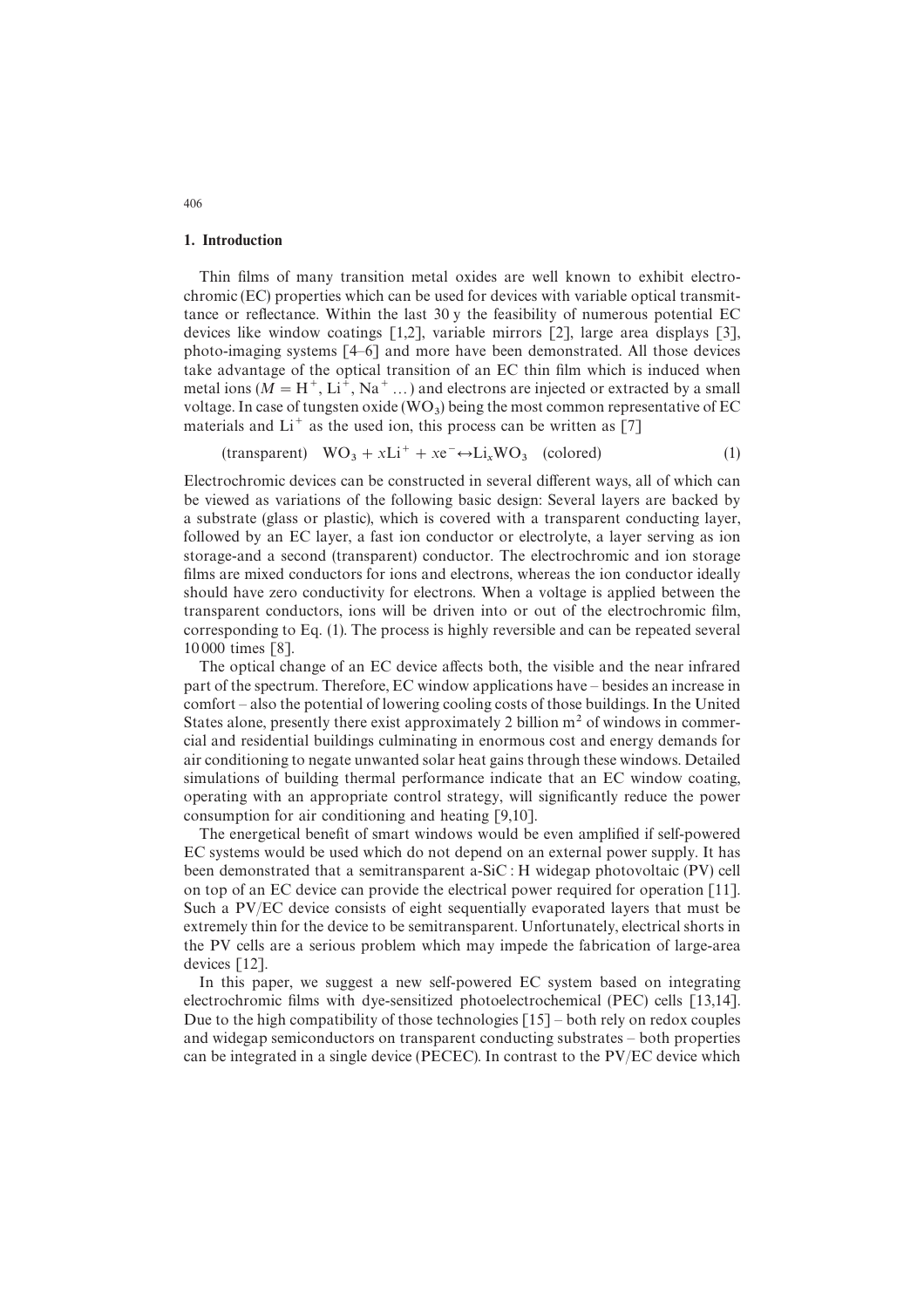just adds the complexity of a photovoltaic and an EC structure the PECEC cell rather integrates the two structures in a single device, which essentially consists of three layers. This is achieved by internal coupling of the PEC cell and the EC layer by a redox reaction rather than by an electrical contact.

#### 2. Experimental

The basic structure of the experimental photoelectrochemical—electrochromic (PECEC) cell used in this work is schematically shown in Fig. 1. The light-absorbing function in the device is performed by a dye-sensitized semiconductor electrode that produces a photovoltage sufficient to color the electrochromic film. The PEC electrode used in this work, consists of a  $TiO<sub>2</sub>$  electrode being sensitized with a ruthenium polypyridine complex similar to those introduced by Grätzel et al. for use in solar cells. A thin film of  $WO_3$  was used as the counter electrode.

A 4  $\mu$ m thick nanocrystalline TiO<sub>2</sub> was deposited by roll-coating onto a SnO coated glass substrate and then fired for 30 min at  $470^{\circ}$ C. Then the dye,  $Ru(II)L_2L'$ , where  $L = 2.2'$ - bipyridine-4,4'- dicarboxylate and  $L' = 4.4'$ - dimethyl-2.2'- bipyridine, was adsorbed onto the  $TiO<sub>2</sub>$  film from a dilute (8  $\mu$ M) ethanol solution containing 30 mM chenodeoxycholic acid [13,14]. The dye coverage was kept low to make the cells almost transparent in the "off" state. The coadsorbate, chenodeoxycholic acid, was used to increase the photocurrent efficiency [16]. The counterelectrode was prepared by thermal evaporation of  $500 \text{ nm}$  WO<sub>3</sub> onto an indium-tin oxide coated



Fig. 1. Schematic drawing of our PECEC device. From the left to the right: glass substrate, ITO, dye-sensitized  $TiO_2$  electrode, electrolyte,  $WO_3$  counterelectrode, ITO, glass substrate.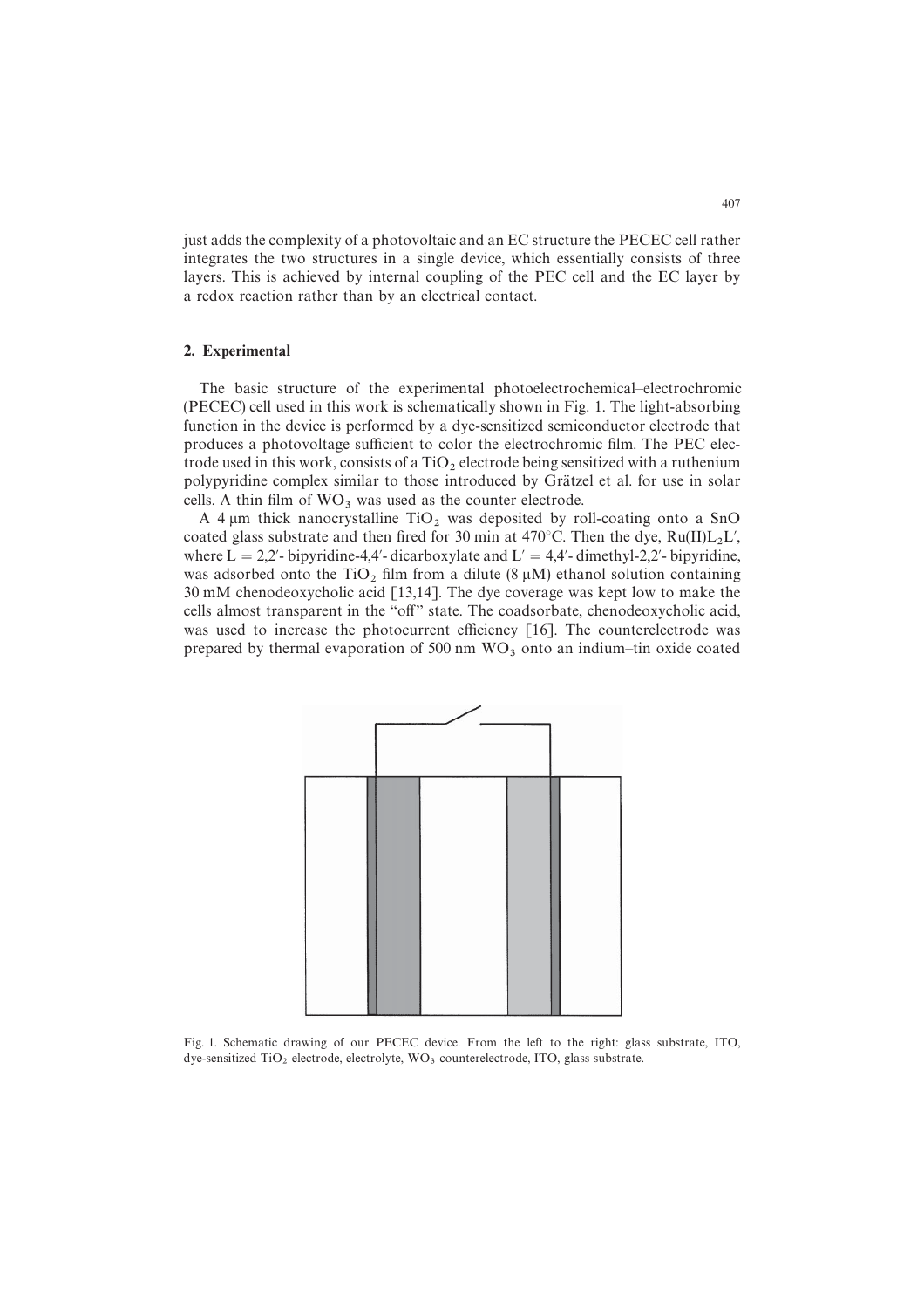glass substrate. Then the two electrodes were bonded to each other around their periphery with 30  $\mu$ m thick strips of Surlyn 1601. As electrolyte we used propylene carbonate containing 0.1 M LiI and 0.01 M tert-butylpyridine which was filled through small holes drilled in the  $WO_3$  electrode. The fill holes were then sealed with epoxy cement. Cells were fabricated ranging in size from 1 to 25 cm<sup>2</sup>.

#### 3. Results and discussion

Fig. 2 shows the typical response of the transmittance of a PECEC device with connected terminals when subjected to a light source (intensity about 1 sun) which is chopped very slowly. The relative change of the obtained transmission changes probed at a wavelength of 788 nm is in the order of 70%. After the light is turned on the transmission decreases and reaches its saturation level after about 100 s almost. After blocking the white light with a shutter, spontaneous bleaching is observed which leads back to the original state within less than 200 s. The open-circuit voltage of this device in the bleached state upon exposure to 1 sun was 880 mV.

Upon light exposure of the device the dye injects electrons into the highly porous  $TiO<sub>2</sub>$  film which is followed by re-reduction of the oxidized dye via electron transfer due to the reaction of iodide  $(I^-)$  to iodine  $(I^-_3)$ . At open-circuit conditions, this produces a photovoltage of 0.6—0.9 V but does not result in coloration of the device. When the electrodes are shorted, however, the electrons move from the  $TiO<sub>2</sub>$  through the external circuit to the  $WO_3$  film and the electrolyte is charged positively. This forces Li<sup>+</sup> ions from the electrolyte also to be inserted into the tungsten oxide counter electrode which according to Eq. (1) finally causes the reaction leading to coloration of  $WO_3$ . Upon blocking the light the process is reversed which results in bleaching of



Fig. 2. Relative transmission change of shorted PECEC device upon exposure to chopped light (intensity about one sun).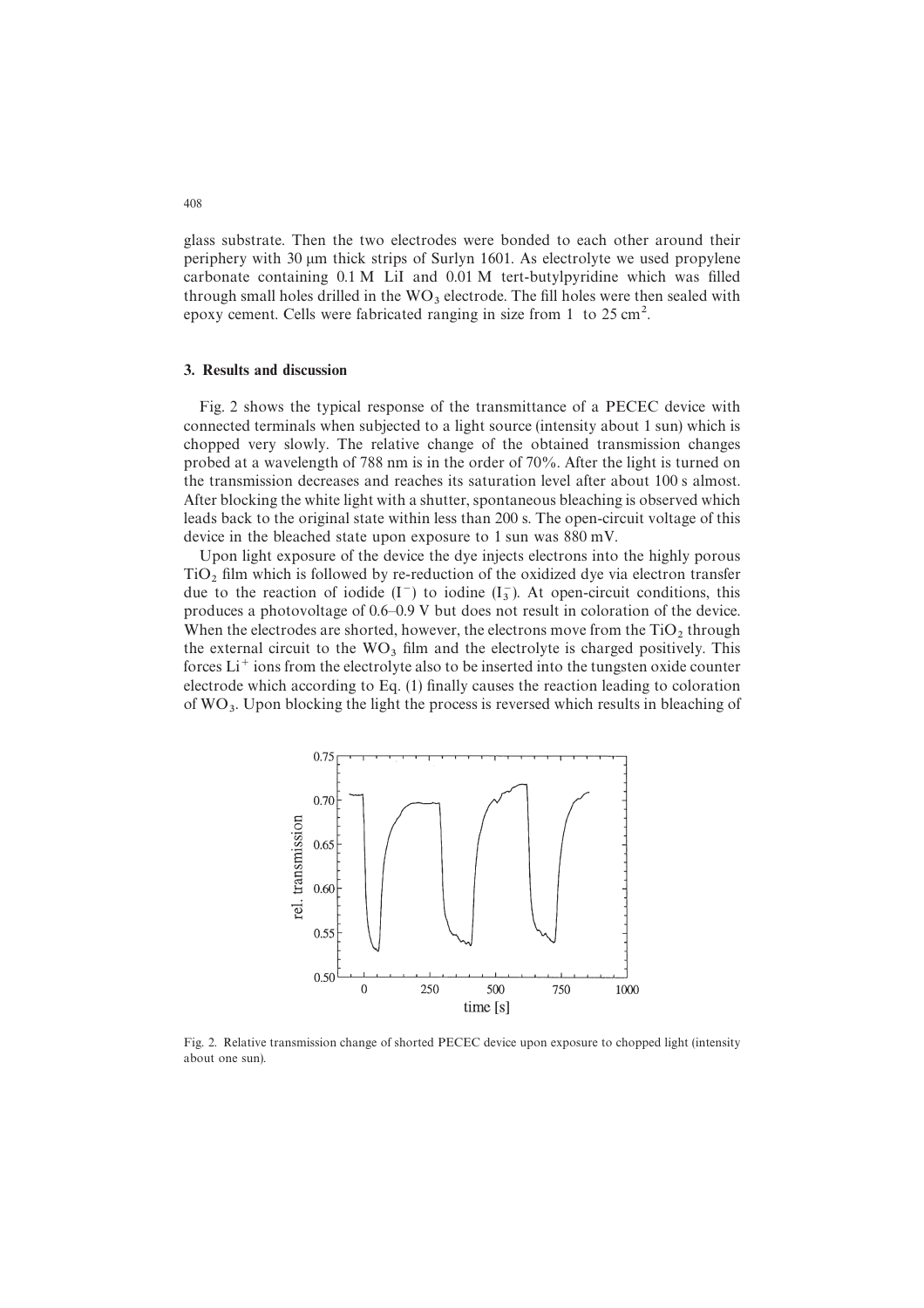the  $WO_3$  electrode. Coloration and bleaching is similar to the charging and decharging cycle of a battery where in this particular case the color of the  $WO_3$  electrode can be considered as a charge indicator. Under illumination the dye-sensitized  $TiO_2$ <br>electrode produces an electrical voltage  $V_{OC}$  which (in case of connected terminals) causes the WO<sub>3</sub> layer to be "charged" with  $Li<sup>+</sup>$  ions. The accumulation of lithium ions in the  $WO_3$  electrode gives rise to an electrochemical potential of opposite direction, which finally reaches  $- V_{\text{OC}}$ . In this situation the total voltage between the terminals is zero and one obtains deepest coloration. When the light is turned off and the solar cell is no longer producing an electrical voltage, the total voltage between the terminals is  $-V_{\text{OC}}$ . This causes the WO<sub>3</sub> to be "discharged" from Li<sup>+</sup> and electrons and leads back to the bleached original state. From the above it is obvious that a high photovoltage of the solar cell is important for fast coloration.

Since ion migration across the electrolyte is required for electrochromism, in case of a very thin electrolyte layer, where the lateral ion conductivity is small, spatially resolved coloration can be obtained when just part of the device is illuminated. Once the ions are intercalated into the  $WO_3$  film, their lateral mobility becomes so small that an image can be stored for many hours. Photographs of a  $25 \text{ cm}^2$  cell in bleached, colored and inhomogeneously colored states are shown in Fig.  $3$  a–c. With an electrolyte thickness above 1 mm always a homogeneous coloration is obtained even if only a part of the device is exposed to sunlight. The latter might be useful for window applications whereas structured coloration might be useful for image storage applications.

The use of a PEC cell has some important advantages over the more common inorganic semiconductor PV cells when use in a self-powered EC device: The lightabsorbing layer can be made optically thin by either reducing the thickness of the  $TiO<sub>2</sub>$  layer or by decreasing the concentration of the dye. Furthermore, it is possible,



Fig. 3. Photographs of PECEC device with a 25 cm<sup>2</sup> active area. The bleached state (a) is light yellow due to the sensitizing dye and some adsorption and scattering from the  $TiO<sub>2</sub>$  and  $WO<sub>3</sub>$  electrodes. The uniformly colored state (b) achieved by illumination at one sun intensity for 1 min. The inhomogeneously colored state (c) achieved by illumination with one corner of the cell masked. The states shown in (b) and (c) remain approximately unchanged for at least 24 h if the cell is kept at open circuit.